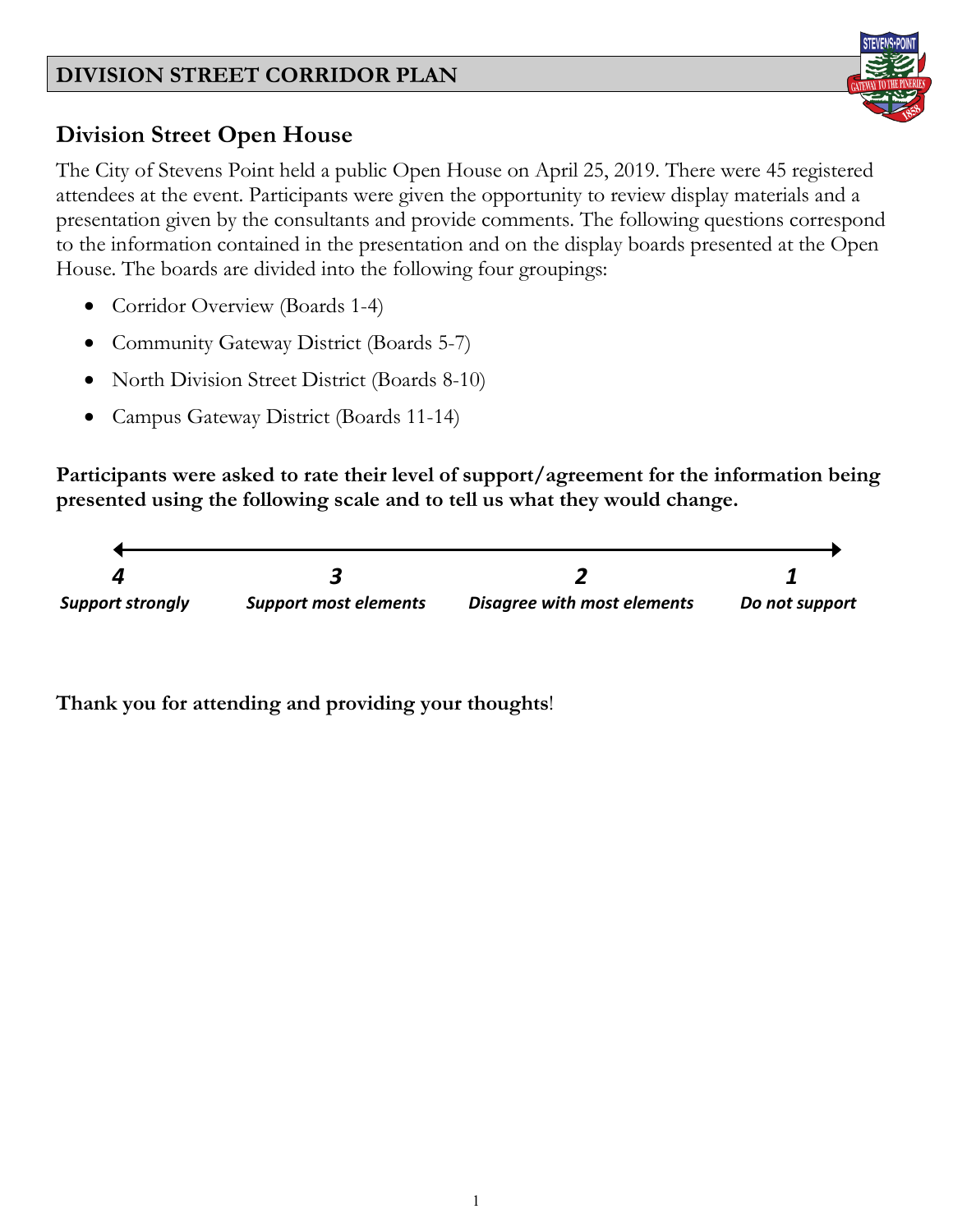# **CORRIDOR OVERVIEW GROUPING (BOARDS 1-4)**

### **Corridor Character Districts (Board #3)**

The North Division Street Corridor has been broken into three distinct Character Districts, each with its own role, goals, redevelopment recommendations, and street designs while still retaining a singular character and function for the entire Corridor as a primary entry into Stevens Point.

| 4. Support strongly $\rightarrow$                                                                                 | 1. Do Not Support   |  |  |
|-------------------------------------------------------------------------------------------------------------------|---------------------|--|--|
| A. Level of support for segmenting the Corridor into the three Character Districts.                               | Average score: 3.04 |  |  |
| What would you add/subtract/change about the <b>Character Districts</b> ?                                         |                     |  |  |
| Would prefer the community gateway be shorter and more narrow, quicker transition to community.                   |                     |  |  |
| Makes some sense – problem is traffic from south to high schools, UWSP, and Sentry.                               |                     |  |  |
| Campus could absorb the North Division Street district.                                                           |                     |  |  |
| Expand middle section a bit both.                                                                                 |                     |  |  |
| Signage to identify each district (unless I missed it)                                                            |                     |  |  |
| N. Division and Campus Gateway should be same. Should also pay interest to other parts of Division (south)        |                     |  |  |
| Extending campus gateway south to Main Street??                                                                   |                     |  |  |
| Leave as is                                                                                                       |                     |  |  |
| Especially like Road Diet south of 4 <sup>th</sup> Avenue                                                         |                     |  |  |
| The plan makes some sense and should possibly be functional. However, the entire route of Division Street         |                     |  |  |
| (Business U.S. 51) should be four lanes through the entire Corridor Study Area as this is also an Alternate Route |                     |  |  |
| of I-39, U.S. 51, and U.S. 10                                                                                     |                     |  |  |
| Include a cohesive bicycle facility throughout.                                                                   |                     |  |  |

#### **Bike Corridors (Board #4)**

The Bike Corridors map recommends a series of parallel bike facilities on roads with less traffic to travel the full length of the Corridor, with connections to Division Street, rather than attempting to accommodate separate bike facilities throughout most of the Corridor. While options for bike facilities are shown for the Community Gateway and North Division Street Character Districts, these likely would be implemented over a long period of time. Further, the width of the existing right-of-way in the Campus Gateway District (south of 4<sup>th</sup> Avenue) does not easily accommodate separate bike lanes without compromising either vehicular and/or pedestrian travel. Obtaining additional right-of-way would significantly impact adjoining homes and properties given the location of existing buildings in the District.

| 4. Support strongly $\rightarrow$ 1. Do Not Support                                                                                                                                |                     |
|------------------------------------------------------------------------------------------------------------------------------------------------------------------------------------|---------------------|
| <b>B.</b> Level of support for utilizing <b>alternative Bike Routes</b> rather than trying to<br>incorporate bike facilities into the existing Division Street right-of-way. (3.0) | Average score: 3.00 |
| C. Level of support for utilizing alternative of not expanding the Division Street<br>right-of-way south of 4 <sup>th</sup> Avenue.                                                | Average score: 3.32 |

What would you add/subtract/change about the **proposed bike routes**?

- Not sure about this. I like the idea of shared use on Division and believe bikers will appreciate and support that more than segregated separate routes. Yet, at least there would be a biking alternate rather than nothing.
- Key to "B" is getting business owners on board with making bicycling safe and easy from the side street to their front door (that is, across a shopping plaza).

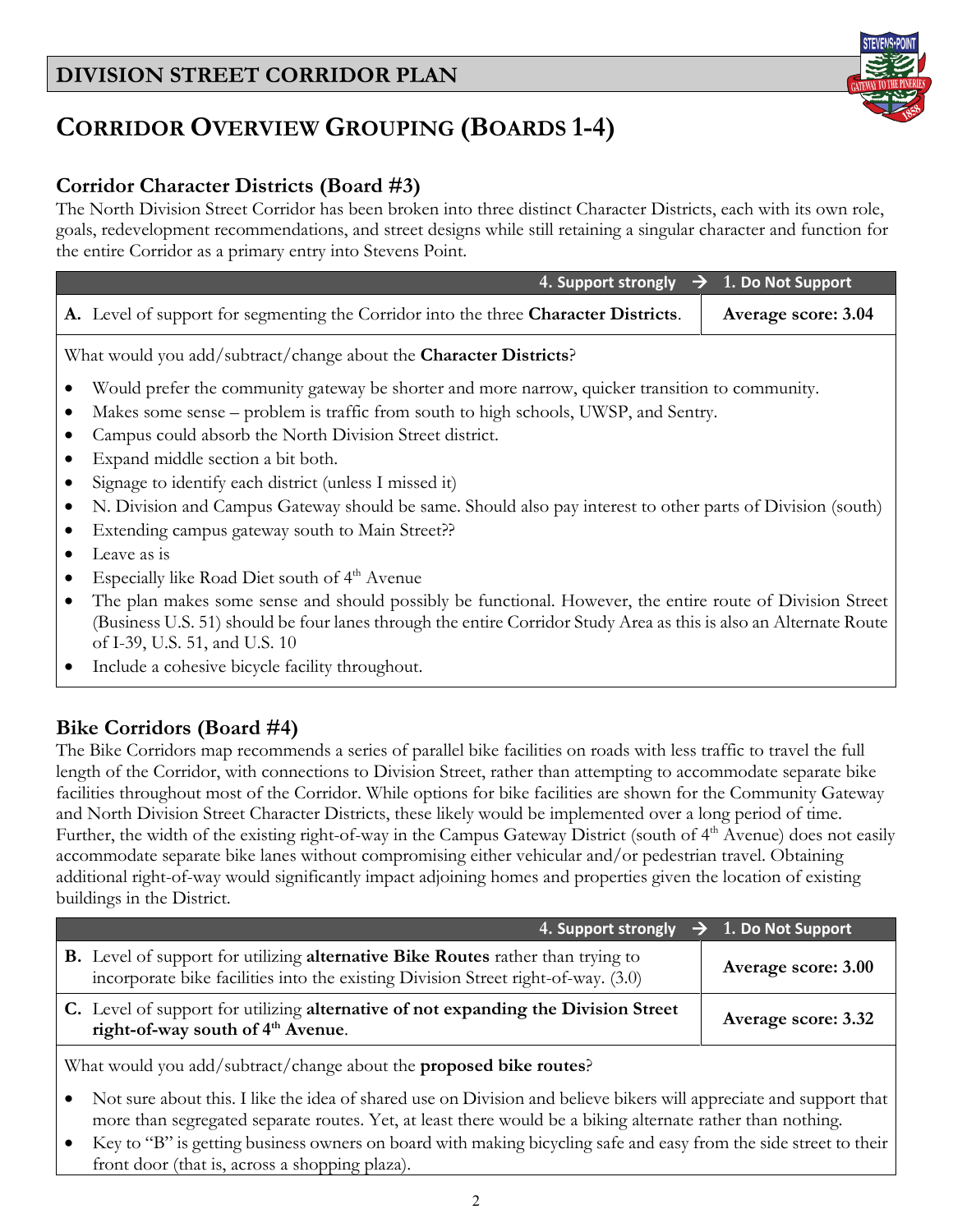

- Integrating the bike route would encourage more biking from UWSP and integrating UWSP with Stevens Point.
- As cyclists can ride the sidewalks, this should be a nonissue.
- If diverting bikes to Prentice, 4<sup>th</sup> to Maria How do bikers access any building east of Division? Same if Prentice south – keep bikes away from UWCU.
- I would recommend an alternative bike route between Fourth and Main as well as Clark. This would prevent compromising private property on Division between Fourth and Main.
- Work with block off Division for bikes.
- Lots of heavy bike and pedestrian usage south of 4<sup>th</sup> Avenue, particularly at Franklin and Briggs near YMCA. We need infrastructure changes that make it easier for pedestrians and bikers to cross Division at this area.
- I prefer accommodating bicycles in the travel lanes to separate "cycle track"
- Leave as is no median, no bike. Do not take any frontage property south of  $4<sup>th</sup>$  Avenue.
- No bike route on Division Street. Not expand Division Street right-of-way. **Do not take any frontage property south of Fourth Avenue**.
- Multi-use path on both east and west of Division Street (north of Maria)
- Use signage or other "tricks" to guide bikes onto 4<sup>th</sup> Avenue east of Reserve Street. Bike route on Illinois Avenue north of  $4<sup>th</sup>$  Avenue is puzzling – not much reason to go there. I think nearly all prefer Reserve Street. (B) Road Diet south of 4<sup>th</sup> Avenue could include bike lanes, no?
- People, especially students will bike on Division Street south of 4<sup>th</sup> Avenue. By doing a Road Diet, with wider sidewalks and greens space, the sidewalks would accommodate both walkers and bikers.
- B & C bicycle routes should follow Alternate routes south Fourth Avenue. Prentice Street to the west of Division Street (Business 51) is a newly constructed street with bicycle lanes. Isadore Street and Phillips Street to the east of Division Street (Business 51) can be stripped as bicycle routes.
- (B) Excluding bicycle facilities is fiscally irresponsible, decreases access, and decreases safety for all bicycle users that want to patronize any business along the corridor. This would automatically cause bicyclists to continue riding on sidewalks to access these places (as they do now) and perpetuate generations of confused riders/drivers.
- (C) This is dependent on how much ROW is needed. If we're able to reduce the median width, travel lanes widths, terrace widths, and only need 2 feet of additional ROW on each side (while not impacting landowners), then expanding ROW south of 4<sup>th</sup> Avenue in order to include bicycle facilities is an equitable/responsible thing to do.

# **COMMUNITY GATEWAY DISTRICT GROUPING (BOARDS 5-7)**

#### **Community Gateway Character District (Board #5)**

The Community Gateway Character District extends from Northpoint Drive to Maria Drive.

|                                                                    |                                                                                                                                |  | 4. Support strongly $\rightarrow$ 1. Do Not Support |
|--------------------------------------------------------------------|--------------------------------------------------------------------------------------------------------------------------------|--|-----------------------------------------------------|
|                                                                    | D. Level of support for the role, form, and goals for the district.                                                            |  | Average score: 3.25                                 |
| What would you add/subtract/change about the role, form, or goals? |                                                                                                                                |  |                                                     |
|                                                                    | Addition of larger rain gardens to absorb road runoff and decrease mowing operations.                                          |  |                                                     |
|                                                                    | Keep: leverage round-about, green circle access, multi-use paths, celebrate gateway, trees and plants; Add:                    |  |                                                     |
|                                                                    | "bigger" welcome, Pride of Stevens Point, UWSP, etc.; Add: more foot traffic crossing, slower speeds, retail<br>closer to road |  |                                                     |
|                                                                    | Artwork going in by roundabout. Some signage to complement, landscaping.                                                       |  |                                                     |
|                                                                    | Sentry's new building is beautiful – coming into the city, we do not need anything else.                                       |  |                                                     |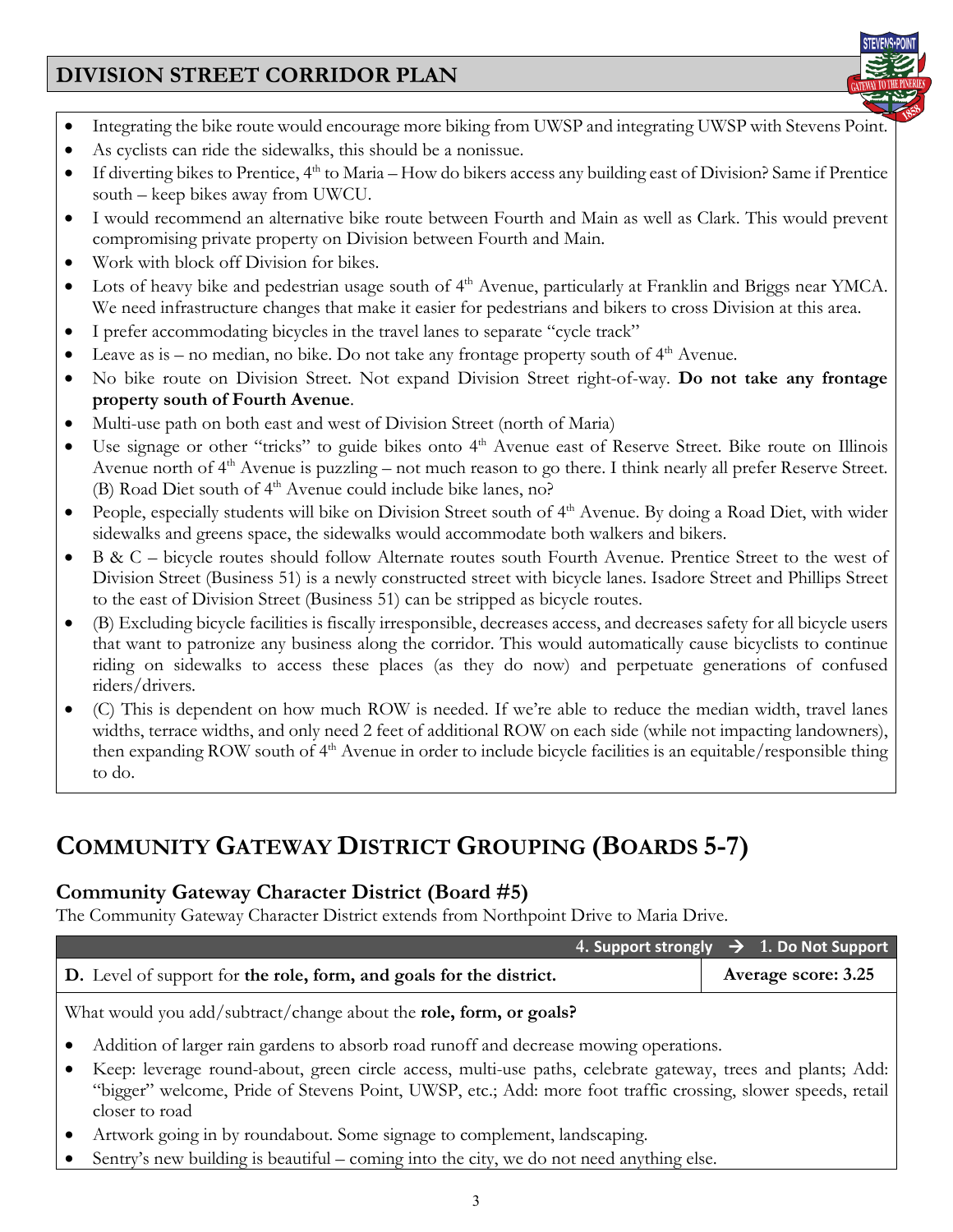

- It's fine the way it is. Sentry's building is beautifying.
- I wonder how much influence any plans can have in this region. I like the plan, but will it happen?
- This section of Division Street (Business 51) should be left up to the businesses to decide.
- Form maybe instead consider urban to slow cars first. Goals need to accommodate bicycles; primary connection to Green Circle and roundabout.

#### **Community Gateway District Opportunities (Board #6)**

Five general opportunities are identified for the District.

| 4. Support strongly                                                        | $\rightarrow$ 1. Do Not Support |
|----------------------------------------------------------------------------|---------------------------------|
| E. Level of support for the Green Circle Trail/Roundabout Reconfiguration. | Average score: 2.91             |
| F. Level of support for Creating Urban Cross Section.                      | Average score: 2.96             |
| G. Level of support for Improving Pedestrian Systems.                      | Average score: 3.04             |
| H. Level of support for Developing Community Gateway Features.             | Average score: 3.23             |
| I. Level of support for Redeveloping Underutilized Sites.                  | Average score: 3.04             |
|                                                                            |                                 |

What would you add/subtract/change about **any of the above**?

- Redevelopment important biggest question is finding projects that enhance the concept and add value to the design. Careful planning is important.
- Need better definition for guidelines of redeveloping underutilized sites. Round-about: need more emphasis on "Stevens Point" welcome and UWSP. Reduce round-about to one lane width.
- F. Frontage roads make the cross section way too wide.
- Creating pedestrian crossing lights at the round-about will be an issue as it will be one more distraction for people that apparently can't handle the intersection as it is.
- Make roundabout a one-lane roundabout.
- F. not excited about widening boulevards pretty wide now.
- Redeveloping underutilized sites is a great idea, if it happens.
- The recently constructed roundabout is engineered to the latest traffic code and therefore is functional for pedestrian needs.
- (E) Move yield signs behind pedestrian crossings at roundabout. Would a speed table be better? (F) Missing bicycle facilities to connect roundabout. (G) Include bumpouts and islands at each intersection. (I) Absolutely. Could even develop on top of frontage roads to reduce setbacks, increase density, and increase tax base.

### **Community Gateway District Cross Section (Board #7)**

The proposed Division Street cross section maintains the current lane configuration and median but transitions to a more urban design by introducing curbs and adding sidewalks along with more trees in the right-of-way and median in addition to artwork.

| $\overline{14}$ . Support strongly $\overrightarrow{)}$ 1. Do Not Support |                     |  |
|---------------------------------------------------------------------------|---------------------|--|
| J. Level of support for the Cross Section Option.                         | Average score: 2.87 |  |
| What would you add/subtract/change about the Cross Section Option?        |                     |  |
| Like green, trees, and $art -$ inviting                                   |                     |  |
| Great cross-section – love the native plant filled swales.                |                     |  |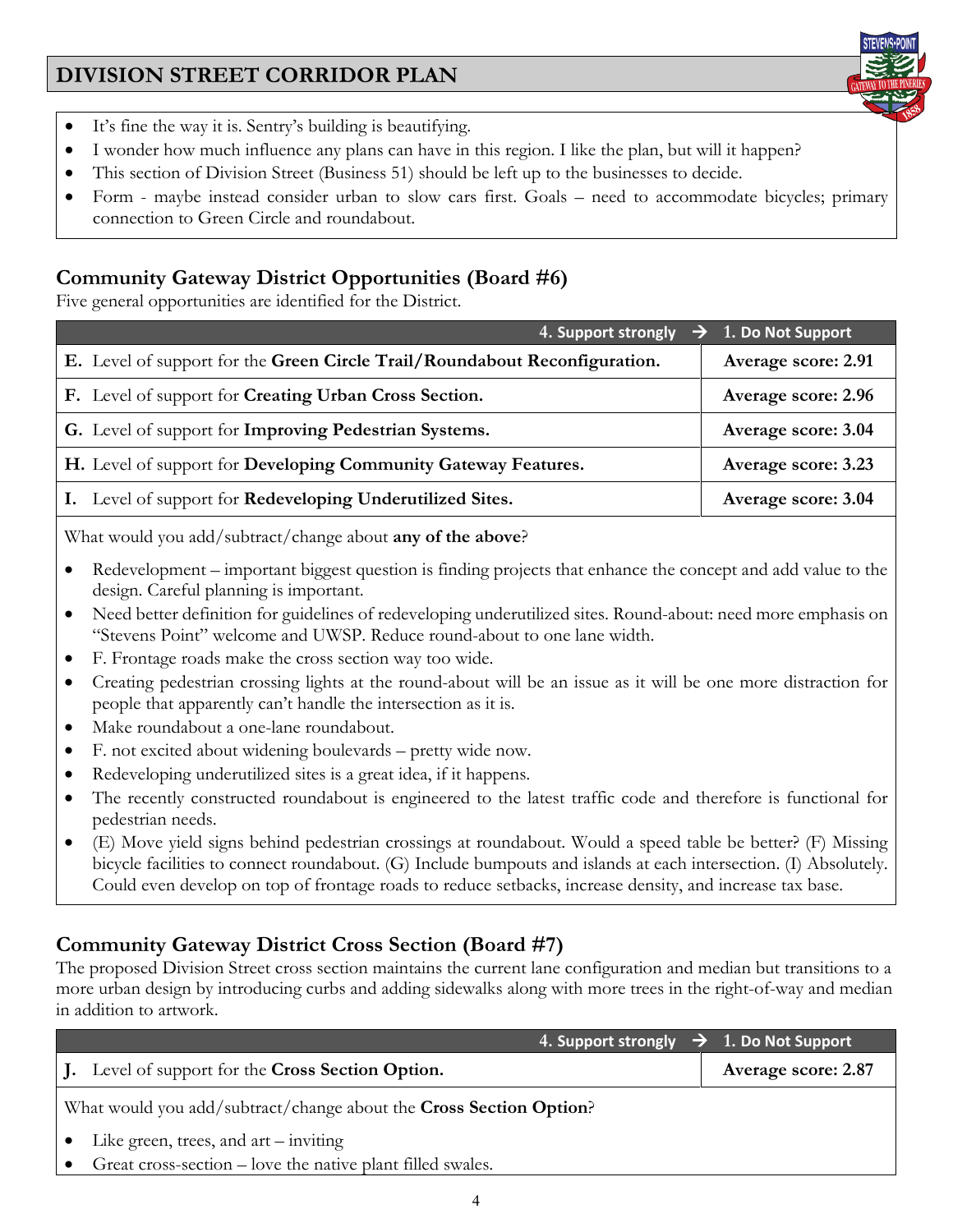- Good, but not dramatic enough needs to be more narrow, move quickly
- Sidewalks and multiuse path super important for connecting to Green Circle
- No median
- Pedestrian on both sides of road
- Love the trees. Make Schmeeckle more prominent
- Where does snow go if you do this?
- There are pros and cons to expanding a curb system and any choice should consider all options/issues.
- Install a sidewalk on the east side of Division Street (Business 51) from Scholfield Avenue to Northpoint Drive.
- The attached graph displays AADT data from WisDOT and a projected trendline. This trend supports a 4-3 lane conversion since the upper limit recommended by FHWA is 20,000. This corridor is a good candidate for protected bike lanes, especially with the massive ROW. Further, the roundabout has a critical role in slowing all traffic headed south down to 15 mph. The proposed 4-lane (with 12' lane widths) automatically allows drivers to speed up to 25/30 mph unnecessarily. See attached NACTO Urban Street Design Guide – referenced correlation between lane widths and vehicle speeds.

# **NORTH DIVISION STREET DISTRICT GROUPING (BOARDS 8-10)**

### **North Division Street Character District (Board #8)**

The North Division Street Character District extends from Maria Drive to 4<sup>th</sup> Avenue.

|                                                                                                                                                                                                                                      | 4. Support strongly $\rightarrow$ 1. Do Not Support |  |  |
|--------------------------------------------------------------------------------------------------------------------------------------------------------------------------------------------------------------------------------------|-----------------------------------------------------|--|--|
| K. Level of support for the role, form, and goals for the district.                                                                                                                                                                  | Average score: 3.35                                 |  |  |
| What would you add/subtract/change about the role, form, or goals?                                                                                                                                                                   |                                                     |  |  |
| Love the thought of slowing things down and transitioning into the campus area.<br>This aspect would completely revitalize the Northside. It would create a much needed buzz and sense of place.<br>Avoid new housing opportunities. |                                                     |  |  |
| Connections between Division and Prentice are still important one or two pedestrian walkways thru<br>superblock of Maria to Fourth would be great.                                                                                   |                                                     |  |  |
| Needs attention and needs money and possibly a catalyst destination to move interest into the area.<br>٠                                                                                                                             |                                                     |  |  |
| Expand 1-2 blocks north to enhance walkability/bikability for students/staff (see option 2, board 10)                                                                                                                                |                                                     |  |  |
| We would like to ensure that the Division Street district continues to be the main "hook" to downtown/Main<br>٠<br>Street                                                                                                            |                                                     |  |  |
| Bury the utilities underground along Division (Business 51) and behind the businesses on this section.                                                                                                                               |                                                     |  |  |
| North Division Street District Opportunities (Board #9)                                                                                                                                                                              |                                                     |  |  |
| Four general opportunities are identified for the District.                                                                                                                                                                          |                                                     |  |  |

|                                                         | 4. Support strongly $\rightarrow$ 1. Do Not Support |
|---------------------------------------------------------|-----------------------------------------------------|
| L. Level of support for the Maria Drive Intersection.   | Average score: 3.36                                 |
| M. Level of support for "Bridging the Divide."          | Average score: 3.28                                 |
| N. Level of support for Transitioning to an Urban Form. | Average score: 3.12                                 |
| <b>O.</b> Level of support for Improving Walkability.   | Average score: 3.31                                 |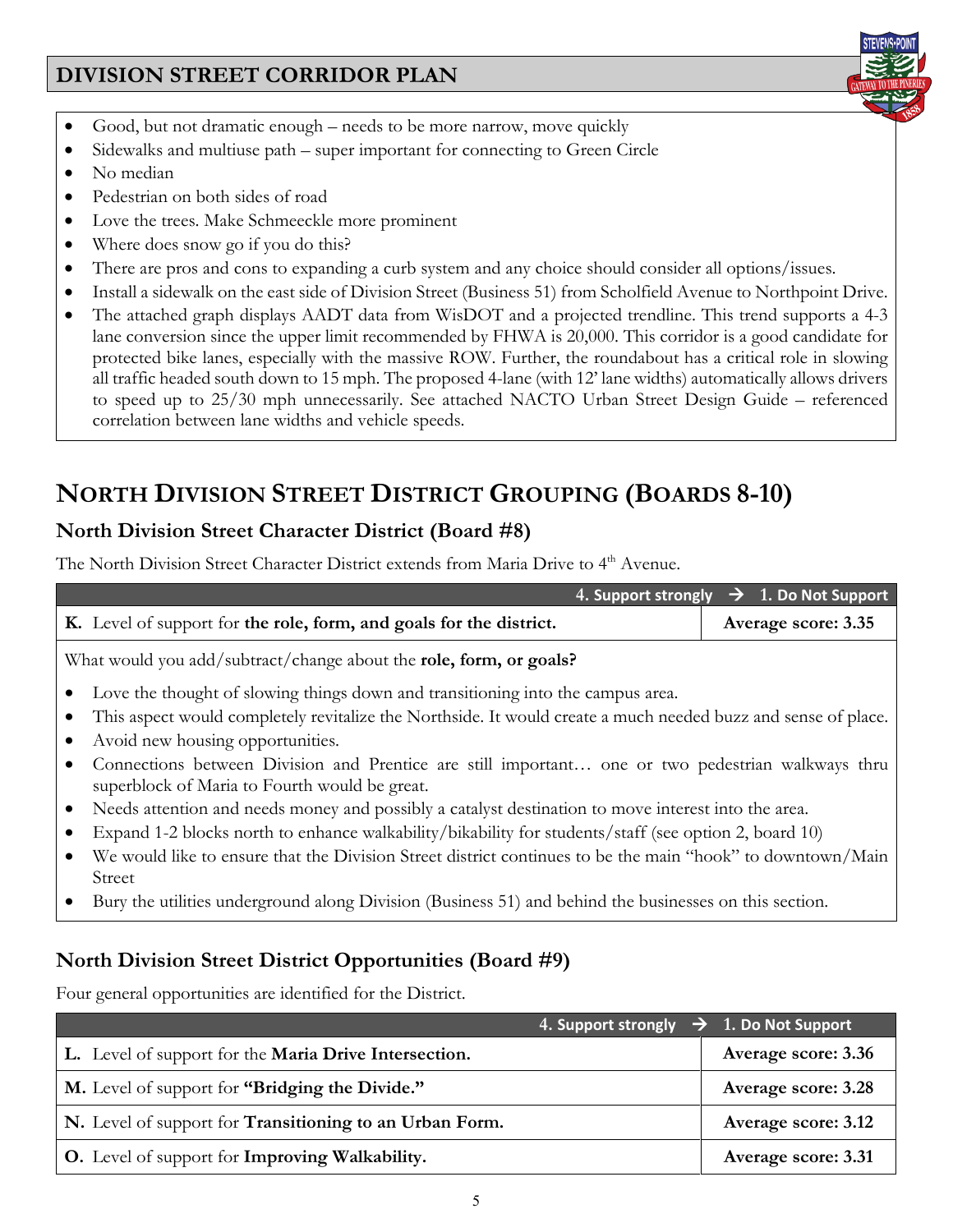

What would you add/subtract/change about **any of the above**?

- Not sure about median vs. turn lanes like medians in some areas, but don't want to constantly have to travel 2+ blocks past the business I'm going to and do U-turn – short broken-up medians with some turn lanes better.
- M this make sense, but this will need funding to basically reconstruct parking on west end of UWSP campus - \$1 million for UWSP.
- Something more needs to happen north of it.
- Need bikes somehow on Division seems like forcing them onto sidewalk
- Ensure that the urban form allows for expansion of businesses into parking lots/sidewalks via permits/requests. "Café" permits to utilize sidewalks for revenue streams.
- Strongly support trees as a cost-efficient way to improve aesthetics. Extending  $6<sup>th</sup> Street great idea.$
- L & O reconfigure the traffic control signal with dedicated turn arrows and countdown pedestrian signals.
- (M) instead of a full street, could become pedestrian mall. (L) transition should be easier if Community Gateway cross section sees 4-3 conversion with protected bike lanes. (N) Bicycle facilities and transit stops greatly support a redeveloped urban form.

### **North Division Street District Cross Section (Board #10)**

Three cross sections are proposed for this District. The first is an interim option that adds a median and significant landscaping on the median and between the road and sidewalks. As the adjoining properties redevelop into a more urban form with buildings closer to the street, additional options are shown that include either a wide sidewalk or a sidewalk with an adjoining cycle track.

| 4. Support strongly $\rightarrow$ 1. Do Not Support                        |                     |
|----------------------------------------------------------------------------|---------------------|
| P. Level of support for the Interim Option Cross Section.                  | Average score: 2.69 |
| Q. Level of support for Cross Section Option 1: Sidewalk with Cycle Track. | Average score: 2.73 |
| R. Level of support for the Cross Section Option 2: Wide Sidewalk.         | Average score: 2.60 |

What would you add/subtract/change about **any of the above**?

- Like the circle lane in this area.
- Go for Option #2 immediately without interim (avoid).
- Wide sidewalk is a bit better than Cycle Track because you want to preserve width for a parent with kids. I commute by bike and I know I'd still get by.
- I prefer on-street bicycle accommodations
- Do not make it prohibitive for car traffic to access Division Street so they can easily visit local businesses and contribute revenue to businesses
- Leave as is
- What changes would be made for snow removal? Would City take over to keep pedestrian way clear?
- Not crazy about mixing bikes and pedestrians.
- P, Q, & R some of the driveways are too close to the corners of the cross streets and should be eliminated. The sidewalks should be wide, as this would blend in with the wide sidewalks at UWSP, hence a good transition to campus.
- (P) This says, "bikes don't belong." (Q) best option, safest, most beneficial to businesses. (R) This says, "bikes don't belong." – bicyclists will ride on sidewalk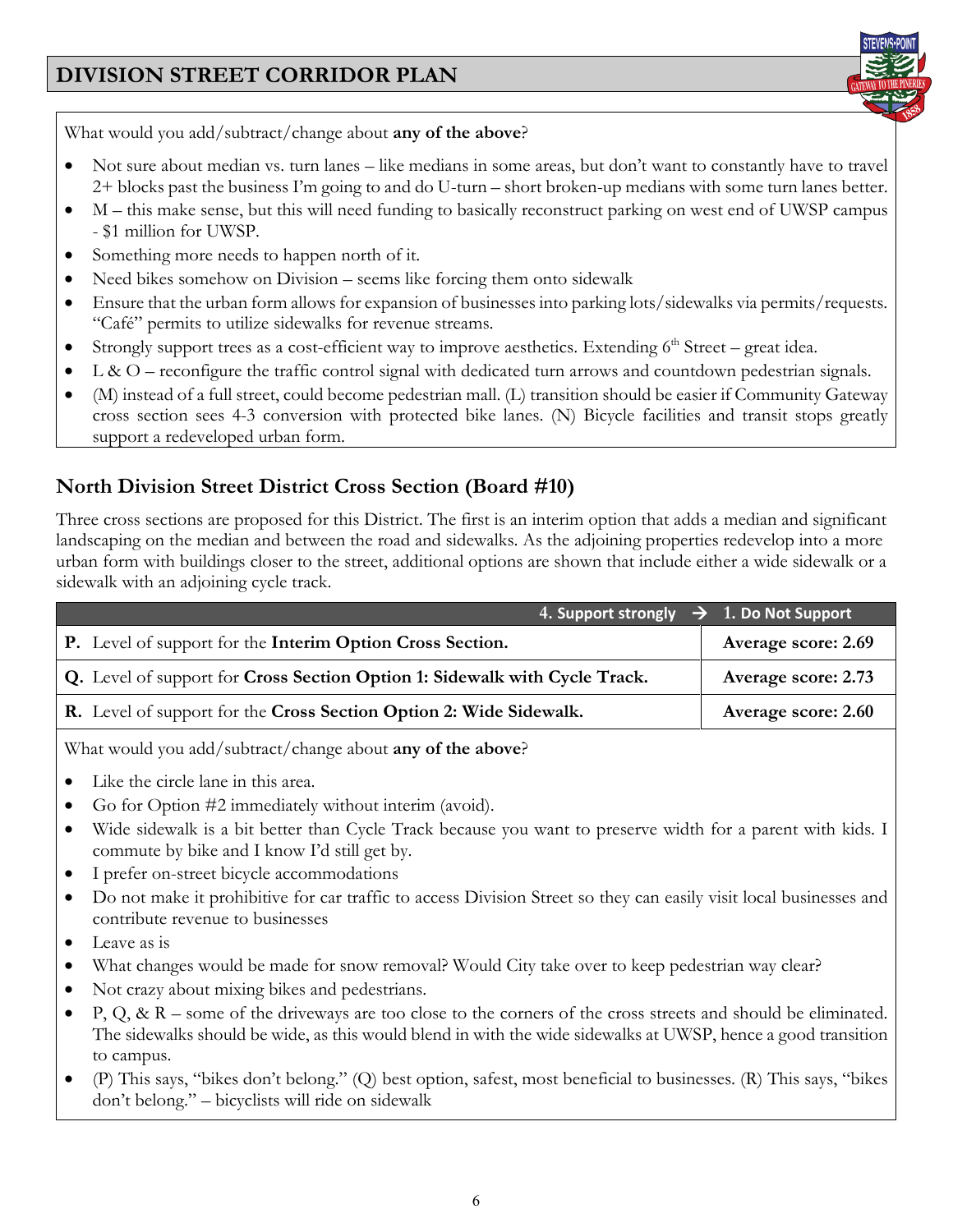# **CAMPUS GATEWAY DISTRICT GROUPING (BOARDS 11-14)**

### **Campus Gateway Character District (Board #11)**

The Campus Gateway Character District extends from 4<sup>th</sup> Avenue to College Avenue.

|                                                                                                                                                                                                                                                                                                         | 4. Support strongly $\rightarrow$ 1. Do Not Support |  |  |
|---------------------------------------------------------------------------------------------------------------------------------------------------------------------------------------------------------------------------------------------------------------------------------------------------------|-----------------------------------------------------|--|--|
| S. Level of support for the role, form, and goals for the district.                                                                                                                                                                                                                                     | Average score: 3.40                                 |  |  |
| What would you add/subtract/change about the role, form, or goals?                                                                                                                                                                                                                                      |                                                     |  |  |
| Believe the strong campus connection to community should be enhanced and embraced. Lots of pedestrian<br>improvements needed in this area and better protected bike access as well.                                                                                                                     |                                                     |  |  |
| Make 4 <sup>th</sup> Avenue safe again.                                                                                                                                                                                                                                                                 |                                                     |  |  |
| Celebrate UWSP more strongly                                                                                                                                                                                                                                                                            |                                                     |  |  |
| Road diet is super important!                                                                                                                                                                                                                                                                           |                                                     |  |  |
| Road diet maybe a hard sell without examples and data from other communities                                                                                                                                                                                                                            |                                                     |  |  |
| Enhance pedestrian trafficability E-W through the big UWSP parking lot.                                                                                                                                                                                                                                 |                                                     |  |  |
| Division Street in this section, should be four lanes as this is an alternative route for I-39, U.S. 51, and U.S. 10.<br>Seven or eight feet of right of way can be acquired for lane expansion and wider sidewalks. The utilities can be<br>buried underground to improve the aesthetics of this area. |                                                     |  |  |

• Must have road diet

### **Campus Gateway District Opportunities (Board #12)**

Two general opportunities are identified for the District.

| 4. Support strongly $\rightarrow$ 1. Do Not Support             |                            |
|-----------------------------------------------------------------|----------------------------|
| T. Level of support for Enhancing the Gateway to the Community. | <b>Average score: 3.30</b> |
| U. Level of support for Increasing Campus Presence.             | <b>Average score: 3.50</b> |

What would you add/subtract/change about **any of the above**?

- Campus revival and increase back to higher levels of enrollment would also impact community positiveness project could really help a lot.
- Celebrate UWSP, move firehouse visibility.
- Avoid student housing increases for this area focus on business, retail, eatery, outdoor study functions
- These plans would help attract students thinking of UW-EC or UW-L.
- T needs to remain 4 lanes, nobody will care what it looks like if traffic is backed up 4+ blocks.
- Main concern is that people can walk safely in this area.
- A monument sign can be erected in front of the UWSP Surplus Building
- $(T)$  AADT supports a road diet. Allow street parking on  $4<sup>th</sup>$  Avenue.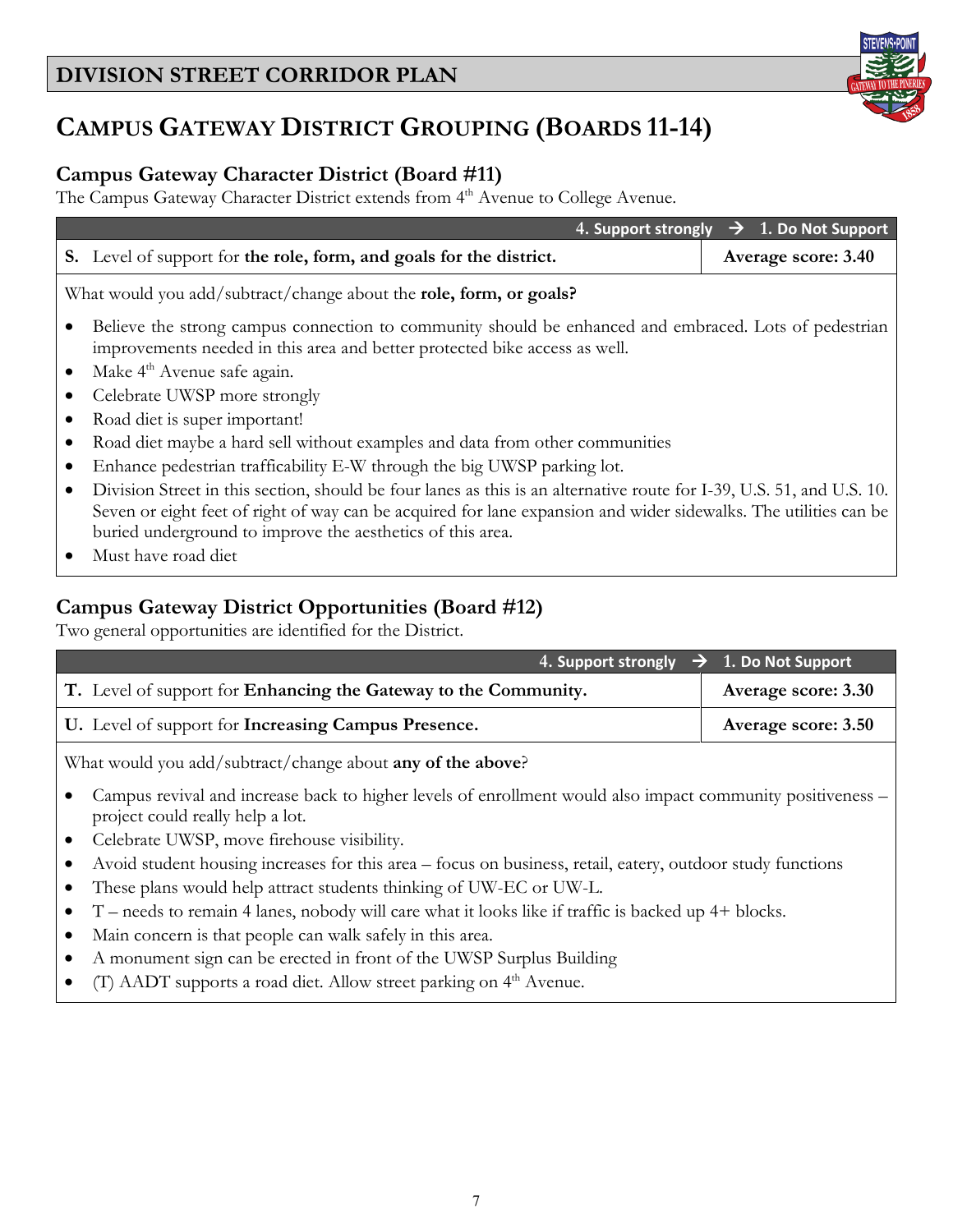#### 8

# **DIVISION STREET CORRIDOR PLAN**

#### **4th Avenue Gateway (Board #13)**

The 4<sup>th</sup> Avenue Gateway provides an exciting opportunity to create an intense development node with a mix of uses that help knit the University with the activity on Division Street.

|                                                                                                                      | 4. Support strongly $\rightarrow$ 1. Do Not Support |  |  |
|----------------------------------------------------------------------------------------------------------------------|-----------------------------------------------------|--|--|
| V. Level of support for 4 <sup>th</sup> Avenue Gateway.                                                              | Average score: 3.13                                 |  |  |
| What would you add/subtract/change about the $4th$ Avenue Intersection Node?                                         |                                                     |  |  |
| This could be spectacular rather than an afterthought like it is now.                                                |                                                     |  |  |
| Much stronger "UWSP" emphasis                                                                                        |                                                     |  |  |
| Not make it a major entry to campus, less traffic would be better.                                                   |                                                     |  |  |
| Leave as is                                                                                                          |                                                     |  |  |
| Great idea!                                                                                                          |                                                     |  |  |
| Division Street should have turn-only lanes at 4 <sup>th</sup> Avenue, at least northbound and maybe also southbound |                                                     |  |  |
| Archway possibly constructed at Fourth Avenue and Isadore Street.                                                    |                                                     |  |  |
| 4 <sup>th</sup> Avenue needs to be traffic calmed also. Street parking can help traffic calming.                     |                                                     |  |  |

#### **Campus Gateway District Cross Section (Board #14)**

Two cross sections are proposed for this District with both contained within the existing right-of-way. One has a median and the other has a center left/right turn lane (referred to as a "Twiddle"). Given the locations of existing homes and other buildings in the District, obtaining additional right-of-way would significantly impact the adjoining properties.

| 4. Support strongly $\rightarrow$ 1. Do Not Support                |                            |
|--------------------------------------------------------------------|----------------------------|
| W. Level of support for Option 1: Two Lanes with Median.           | <b>Average score: 2.70</b> |
| X. Level of support for Option 2: Two Lanes with Center Turn Lane. | <b>Average score: 2.73</b> |

What would you add/subtract/change about any of the above?

- Believe option 3 seems more likely to garner greater support reducing from 4 to "3" rather than "2" lanes.
- Option is preferred, but Option #2 is more important because of traffic volume. Option #3: widen road into right-of-way and add median with turning lane.
- Two lanes will not be practical due to the amount of traffic.
- We need turn lane for Y.
- No 2 lanes at all. No median, no bike route leave as is.
- No two lanes at all leave as is.
- I have significant concerns with both options and need to see proposals for traffic management before committing to one or the other.
- Two-center turn lane would be functional for this area. However, possibly near Fourth Avenue, the center median with a turn lane. Traffic control signal should have dedicated left turn arrows as well as countdown pedestrian signals.
- (W) Could reduce travel lanes, median, and terrace to provide 5' bike lanes. (X) Doesn't calm traffic as much – feels wide for driving. Students/faculty/staff/residents would all be disappointed if there were no bicycle facilities.

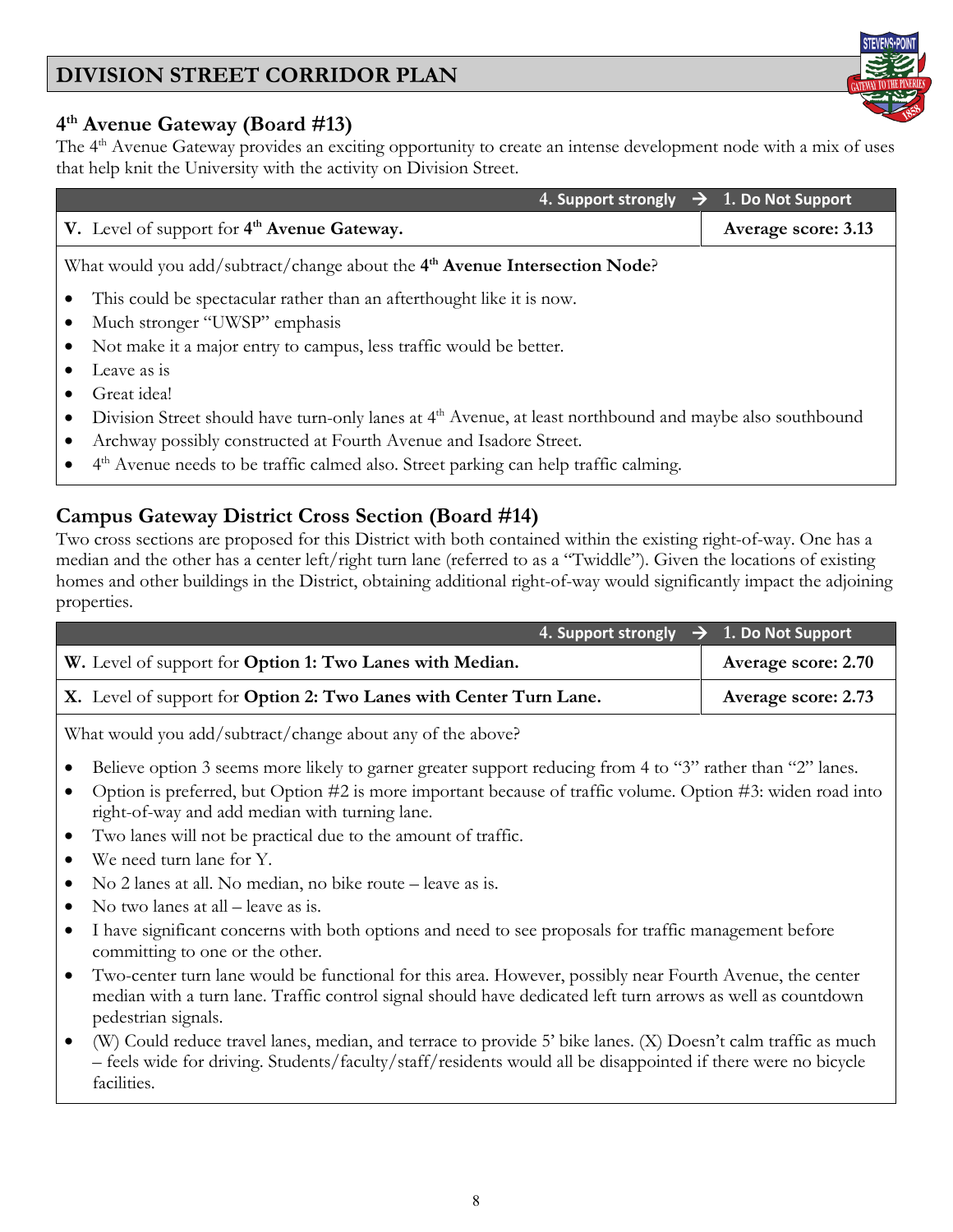

#### **Additional Comments:**

- The enhancements and details will still play a big part of course, so lots to figure out. A timeline for what and when things conceptually might happen would be helpful. In future diagrams, including more current building names would really help with orientation. As an eco-friendly community, it's great to see bikes included. The corridor also has so many student/tourists (ped and bike) that it's nice to see the transitioning process and concepts. I believe that if bikes are not incorporated on Division Street that will not likely eliminate bikers trying to use that route unless the alternate routes are equally attractive to where people want to be and to bike. I believe that reducing from 4 to 3 lanes (1 turn) will likely be more supported than reducing to 2 lane/median although I like going back and forth between some 2 lane/median sections and 3-lane/turn sections. Median sections should not be too long so as to avoid business conflicts with people having to drive more than maybe 2 blocks past the business they want to get to before doing a U-turn to get there. The round-about and green circle use/crossing also needs a more creative/better solution. With 2-lane round-about crossing with a bike becomes very disconcerting. Reduce round-about to 1 lane and bike or direct green circle crossing of Division maybe ½ to full block down Division so as to avoid round-about entirely.
- Overall, really like the plan. Nice work. Some changes would love to see: (1) Much bigger "Stevens Point" and "UWSP" emphasis and celebrating, big splash, welcome to center of Wisconsin – big deal! (2) Transition more quickly to narrow streets, retail, pedestrians, community. (3) Fix green circle and round-about. A bridge over would be phenomenal. Really need a safe passage for foot and bike on green circle. (4) Love the idea of trees, plants, art, and "homey" feeling. (5) Celebrate Schmeekle, River, UWSP, and other important prides. Deemphasize Sentry, emphasize the community.
- As someone that travels this corridor daily, I am okay with improvement to the look, provided they don't restrict car travel. The flashing crosswalk lights, while annoying, were a good idea for safety, however, students no longer hustle across, which just creates delays, and restricting that to 2 lanes would be a horrible idea.
- Generally speaking, it's a good conceptual plan. Traffic calming, a more urban feel are very important. Incorporating bike access is high on my list. Going in the right direction.
- We feel Division Street will become the gateway to downtown. Exit off I-39 will no longer flow off Hwy 10 when development occurs. We are opening a micro-brewery and feel this will happen. Additionally, the City and state need to be assisting us in regulatory approval and change to support this. Too many barriers exist to outdoor "cafes" or open concepts that would support this effort. A lack of property owner funding is problematic!
- Regarding Division Street improvements pedestrian/UWSP students walking and/or biking on wider sidewalks. Discourage use of a busy street with bikes on Division Street as it is mostly cold 6-9 months out of the year. A skywalk would be a thought, saw one comment regarding that. Also, vehicle parking near Division Street perhaps on streets alongside Division. A multi-use sport facility with hockey/skating ice, not necessarily in this location… but proximity to UWSP and SPASH is a definite plus. Traditional shopping is up against online shopping and that is a factor that affects local shops.
- Nomenclature of Business U.S. 51 signs should remain from mile 161 (I-29, U.S. 51, U.S. 10) City of Stevens Point/Town of Hull on the north to mile 151 (I-39, U.S. 51, WIS 54) in the Village of Plover on the south. The local municipalities at a minimal cost can maintain the signs when the Jurisdictional Transfer Transpires. The reason why the nomenclature of Business U.S. 51 signs should remain is because on the south beginning at mile 151 (I-29, U.S. 51, WIS 54), Business U.S. 51 is Post Road through the Village of Plover and the Village of Whiting to the south city limits of the City of Stevens Point where Post Road becomes Church Street and then Church Street becomes Division Street until the northern terminus at mile 161 (I-39, U.S. 51, U.S. 10). Removal of the nomenclature of Business U.S. 51 would have detrimental effects on the numerous businesses in the four municipalities. The recently constructed roundabout at Northpoint Drive and Division Street is functional. However, the signs do not show U.S. 10 or U.S. 51 (see enclosed photos) this is troublesome for motorists wanting to travel east or west on U.S. 10 or north or south on U.S. 51 (U.S. 51 is a north/south transcontinental highway from Hurley, Wisconsin/Ironwood, Michigan to LaPlace, Louisiana and only is concurrent with I-39 for about 310 miles). Note before roundabout installation there was a sign that had "To I-39, U.S. 10, U.S. 51" in the northeast corner of the former signalized intersection.